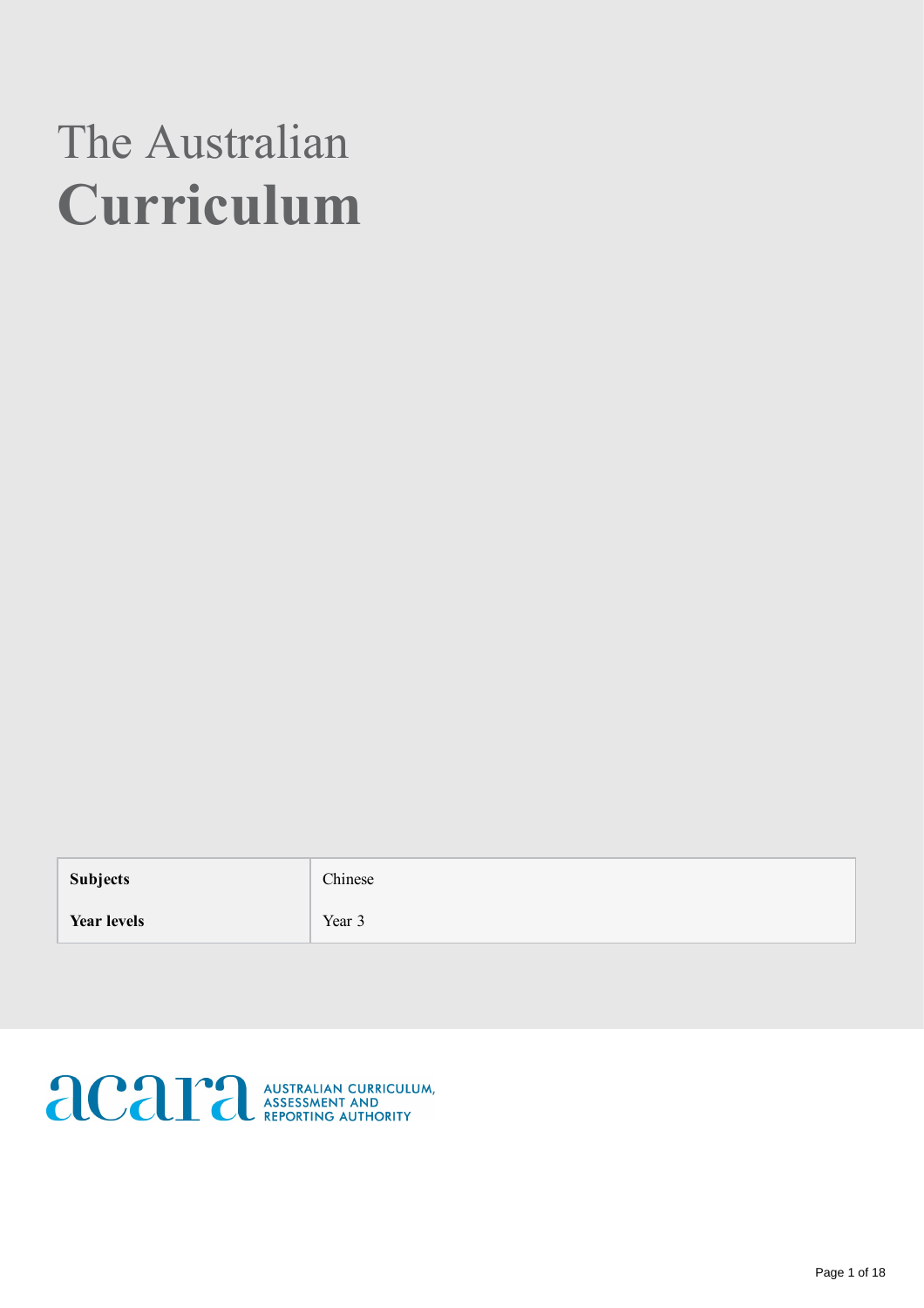## Years 3 and 4 Content Descriptions

### **Communicating**

### Socialising

Interact with teachers and peers in social and class activities, exchanging ideas and opinions, using correct tones

[Key concepts: friendship, play, relationships; Key processes: participating, noticing, recognising, **listening** 

 $(ACLCHC017 - Scootle [Z])$ 



**Elaborations** 

giving personal information, facts and opinions in response to questions about people and aspects of daily life such as pets (我的狗很可爱), interests, routines and activities

expressing opinions and commenting on personal experience using familiar expressions (for example, 很棒。 太好了。我不喜欢…), and turn-taking (该你了) in class games

contributing to class activities by asking for (我可以…吗?) and giving permission (可以), apologising and excusing (对不起), raising hand and using phrases such as 老师, 我不懂 to request assistance in learning activities

initiating conversations in familiar social contexts by greeting participants and introducing themselves (for example, 你好, 我叫James, 我八岁, 我住在悉尼), displaying appropriate social manners to enhance communication

giving information in response to questions such as 你的弟弟几岁?, and responding to turn-taking signals such as 该你了 or pauses

following the teacher's instructions to participate in learning activities, for example, 我们听 Sam 说一 说

reporting group activity results to each other and the teacher, for example, Michael 喜欢打篮球, Sophie 喜欢游泳

Exchange simple correspondence with teachers and peers to contribute suggestions and arrange activities

[Key concepts: family, friendship, exchange; Key processes: participating, noticing, recognising, responding, listening]

 $(ACLCHC018 - Scootle [2])$ 

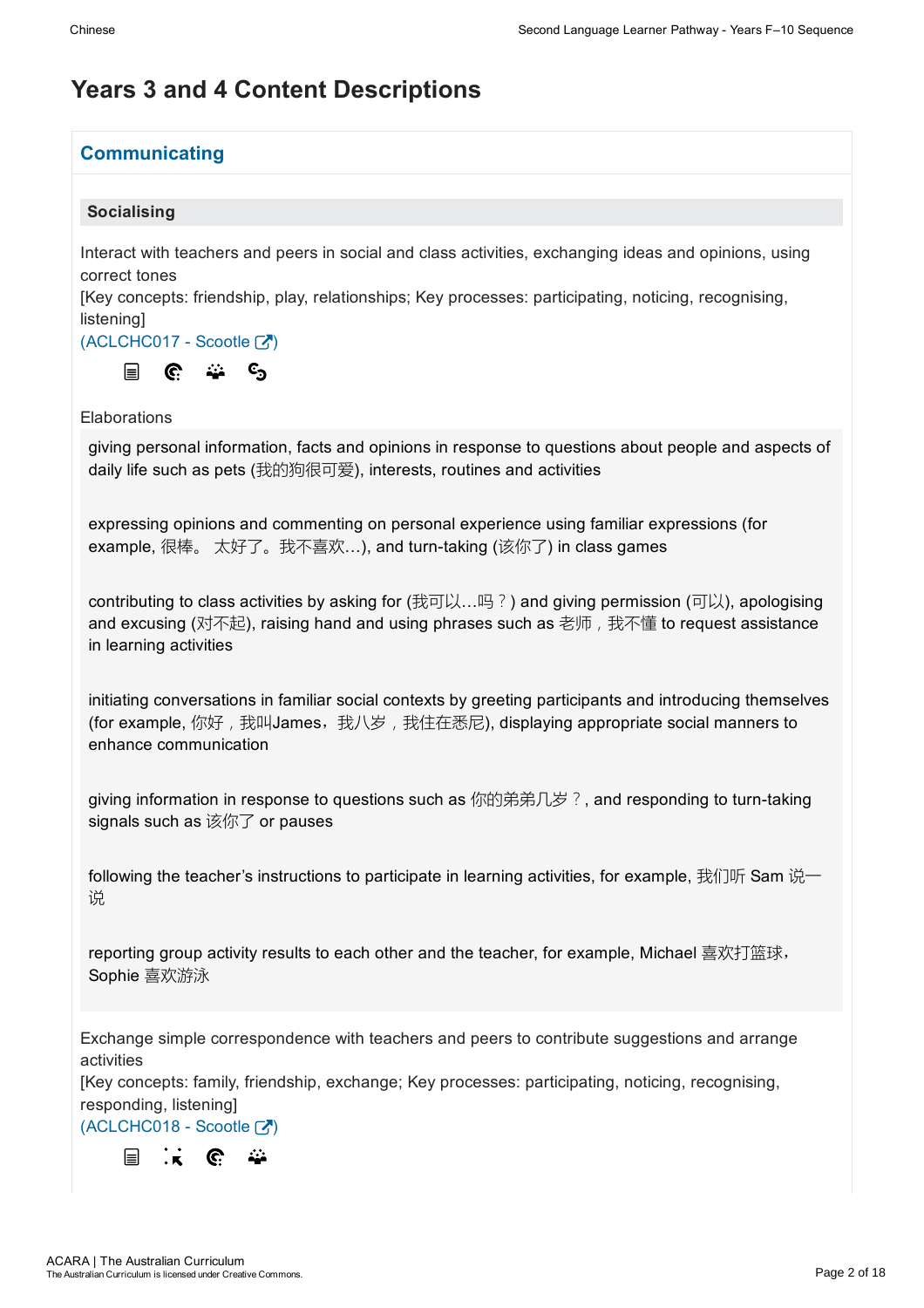exchanging simple correspondence such as notes, postcards and text messages

using ICT to adapt or create drawings to support written communication in cards, posters and visual displays

adapting teacher-modelled language and using word lists to correspond with others, for example, creating cards to express good wishes and season's greetings to friends and family members (生日快 乐, 母亲节快乐)

### Informing

Obtain and process information about significant people, places and events from spoken and visual sources, and convey this information using learnt phrases and key words

[Key concepts: significance, self, family, neighbourhood, environment; Key processes: participating, noticing, recognising, responding, listening]

 $(ACLCHC019 - Scootle [7])$ 



Elaborations

identifying commonly used terms for daily activities such as 你几点睡觉? to contribute in an online discussion with sister-school friends

describing people, places and things using actions and gestures, for example, to create a video clip to describe the school

planning and presenting short reports about holidays, special events and places using photos, illustrations, captions, diagrams

listening to short spoken texts containing some unfamiliar language, identifying key information, for example, name and phone number of speaker in a voicemail message, or the names, year level and age of Chinese children in a short interview

Locate factual information from sources and report this information to a known audience using learnt characters

[Key concepts: information, topic; Key processes: obtaining, processing, interpreting]  $(ACLCHC020 - Scootle [2])$ 



### Elaborations

identifying key words in familiar text types (for example, a floor plan, map or calendar) by recognising textual features (for example, bigger font for the name of the capital city on a map) and using other visual clues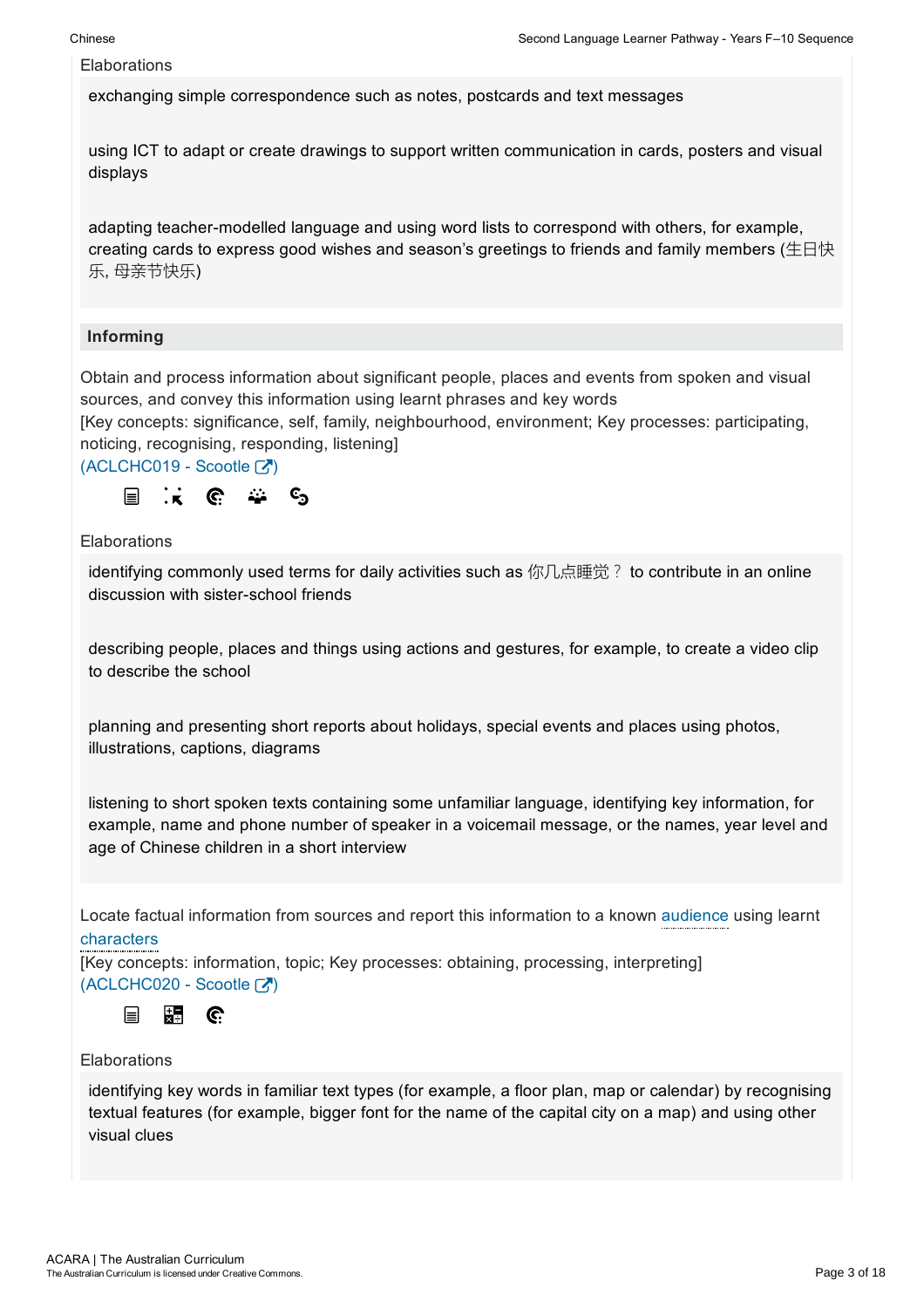identifying and locating familiar characters or words in texts, and discussing the purpose and meaning of a text, for example, food packaging, a restaurant menu

creating posters using learnt characters to inform others, for example, about a special event or a favourite person

### **Creating**

Respond to and create simple imaginative texts using voice, rhythm, and appropriate gesture and action

[Key concept: imagination; Key processes: feeling, participating, noticing, recognising, responding, **listening** 

(ACLCHC021 - Scootle [7])



### **Elaborations**

performing plays in groups, using puppets and props, with allocated roles (such as 《十二生肖的故 事》, 《饥饿的毛毛虫》), and using gestures and other movements to enhance the impact of performance, for example, using facial expressions to demonstrate emotions during a play

viewing performances such as a song and dance show for children and identifying features of language, for example, rhyming in 小燕子,穿花衣,年年春天来这里

creating own representations of familiar songs (小星星), poems and stories with a focus on varying voice, rhythm, gesture and action

reading excerpts of 童谣 and comparing Chinese-specific expression with English version, such as 小 猫怎么叫,喵喵喵。小狗怎么叫,飞鸡怎么叫,叽叽叽。小鸭怎么叫,嘎嘎嘎。小羊怎么叫,咩 咩咩

singing familiar songs from both cultures, such as 《小星星》, 《说哈罗》,《猜拳歌》 or 《狼与小 孩》, to memorise words and sounds and for enjoyment

expressing own feelings, likes and dislikes in response to Chinese stories, songs and poems, and asking for classmates' feelings

Create short written imaginative texts using simple characters and short sentences

[Key concepts: characters, events, plot; Key processes: participating, noticing, recognising, responding, **listening** 

 $(ACLCHC022 -$ Scootle  $\boxed{3}$ 

44  $\mathbf{c}_\mathbf{a}$  $\equiv$ G.

**Elaborations** 

comparing the themes and content of nursery rhymes (童谣) (such as 小蜜蜂, 嗡嗡嗡, 飞到东, 飞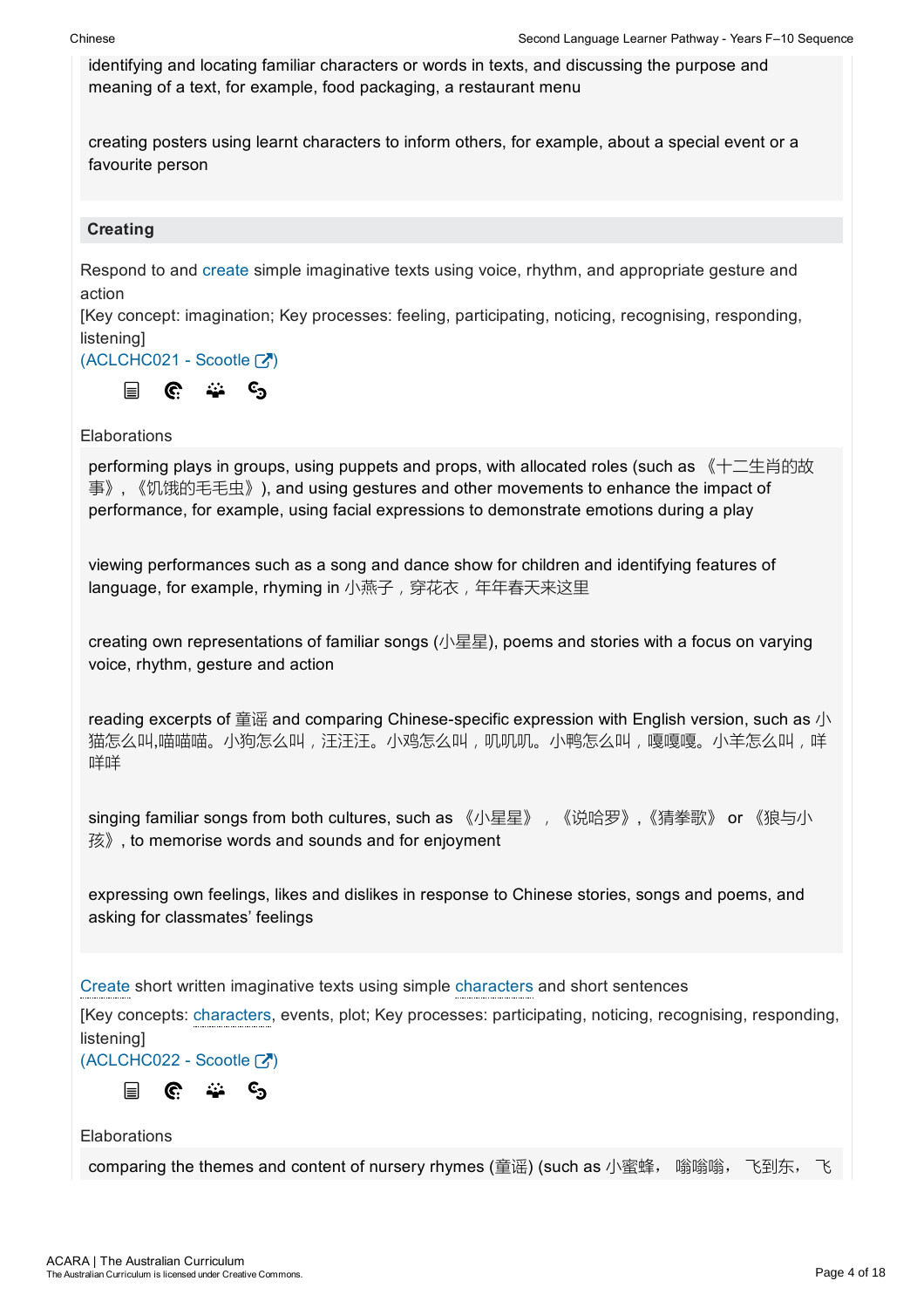到西; 小白兔, 白又白, 两只耳朵竖起来; 小燕子, 穿花衣, 年年春天来这里), for example, noting the frequent appearance of particular animals in 童谣 and recognising how this relates to traditional agricultural life

creating a storyboard to describe characters and key events in planning a story

creating plot diagrams using characters provided by teacher to annotate diagram

using pictographs such as 马, 田, 山 to create cartoons to illustrate a story

designing play props and costumes appropriate to the context and setting of a story read or listened to in class, and identifying traditional Chinese clothes and accessories

### **Translating**

Translate the meanings of important everyday words using contextual cues [Key concepts: context, celebration; Key processes: participating, recognising, responding, listening] (ACLCHC023 - Scootle [7])



### **Elaborations**

explaining words and phrases to peers or the teacher, using gestures and actions to help convey meaning, such as facial expressions to express dislike or disappointment, agreement or enthusiasm

explaining meanings of colloquial phrases used on specific occasions (for example, 恭喜发财 to give New Year wishes), and discussing how such wishes are expressed in English

choosing words to translate information into Chinese, recognising different meanings for the same word, for example 哥哥 can be used to refer to an older male friend as well as older brother

Find English equivalents of common expressions in Chinese and vice versa [Key concept: equivalence; Key processes: translating, explaining]  $(ACLCHC024 - Scootle [7])$ 

ල<br> 目

C.

### **Elaborations**

reading bilingual signs, comparing Chinese words to their English equivalent, and recognising how key characters in expressions contribute to the overall meaning, such as 上 in 好好学习, 天天向上

identifying meanings of Chinese words and phrases that do not translate directly (word for word), for example, 属 、 岁、马马虎虎

### **Reflecting**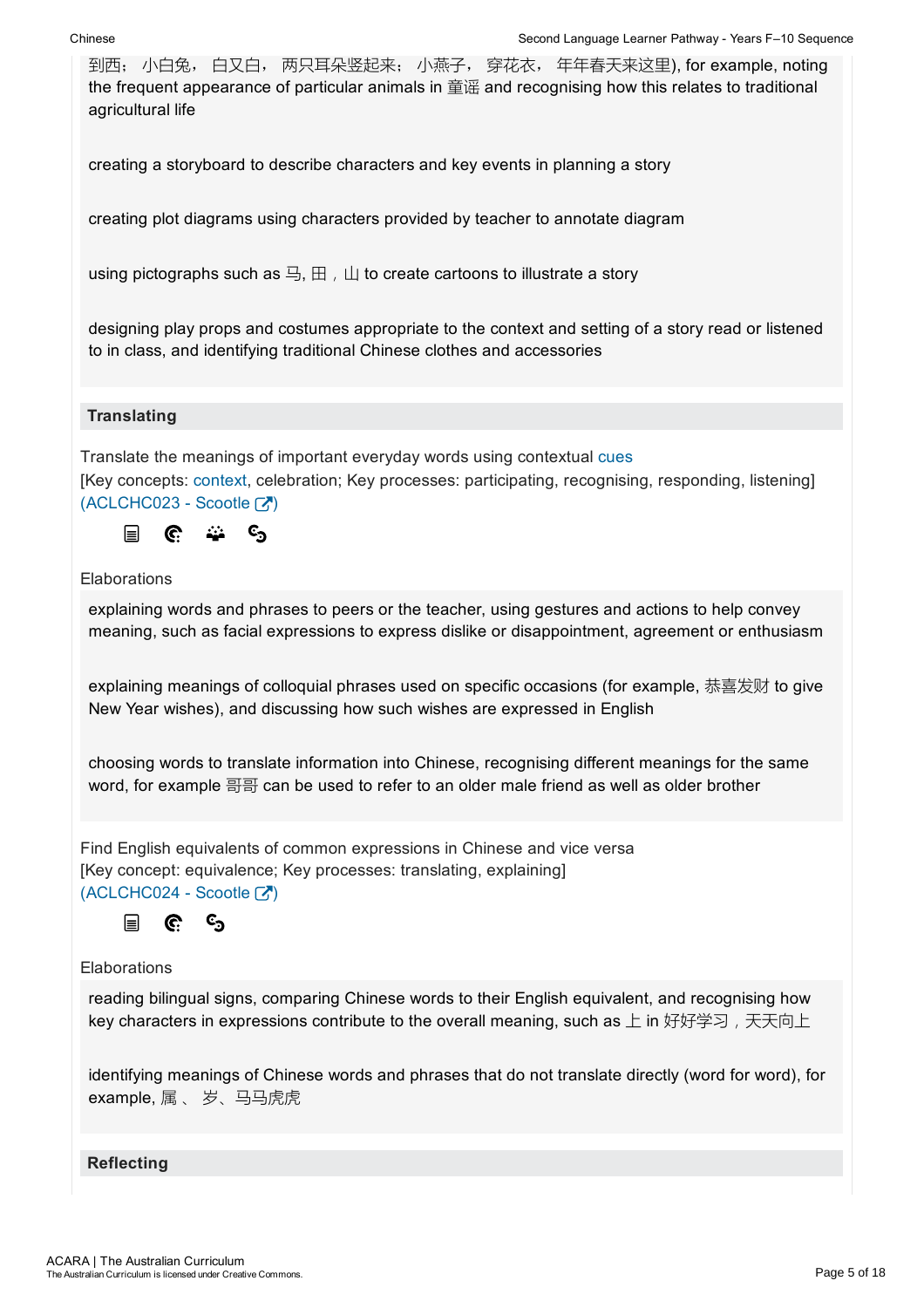Reflect on how aspects of personal identity are expressed in Australian and Chinese contexts [Key concepts: self, belonging; Key process: reflecting]  $(ACLCHC025 - **Scootle**  $\boxed{3}$ )$ 

$$
\Box \quad \mathbb{C} \quad \cong \quad \mathbb{C}_2
$$

### **Elaborations**

preparing a selfintroduction and discussing the concept of 'self'/我, exploring questions such as 'What makes me special in my family? In my class? In my school?', for example, 我叫 Tina, 我是妹 妹。我上三年级,我的老师是王老师

prioritising information when talking about self, for example, 我叫Kate before 我八岁

sharing information about one's zodiac animal sign in Chinese and discussing in English the cultural significance of such information, for example, 我属龙

### **Understanding**

### Systems of language

Recognise the tone-syllable nature of spoken language, and compare Chinese and English sounds (ACLCHU026 - Scootle [7]

$$
\equiv \quad \textbf{C} \quad \textbf{L}
$$

### Elaborations

explaining the use of Pinyin as a learning tool to reflect the sound of Chinese spoken language, and recognising sounds associated with individual letters and syllables, differentiating, for example, qī , piě, rán and qù from English sounds for such letters and syllables

listening to and viewing simple conversational exchanges, recognising tone-syllables and experiencing the differences between Chinese and English intonation

recognising when and why some tones are not expressed in some contexts, for example, repetition of syllables in 'Mama', neutral tone on second syllable

listening to and reading out loud a nursery rhyme with strong Chinese prosodic features such as  $\langle \psi \rangle$ 老鼠,上灯台》

engaging in activities to raise tonal awareness, such as competing with classmates to read a tongue twister (妈妈骂马) and using hand gestures to help pronounce different tones

Reproduce key Chinese characters from familiar contexts using stroke types and sequences, and component forms and their arrangement (ACLCHU027 - Scootle  $\binom{1}{1}$ )

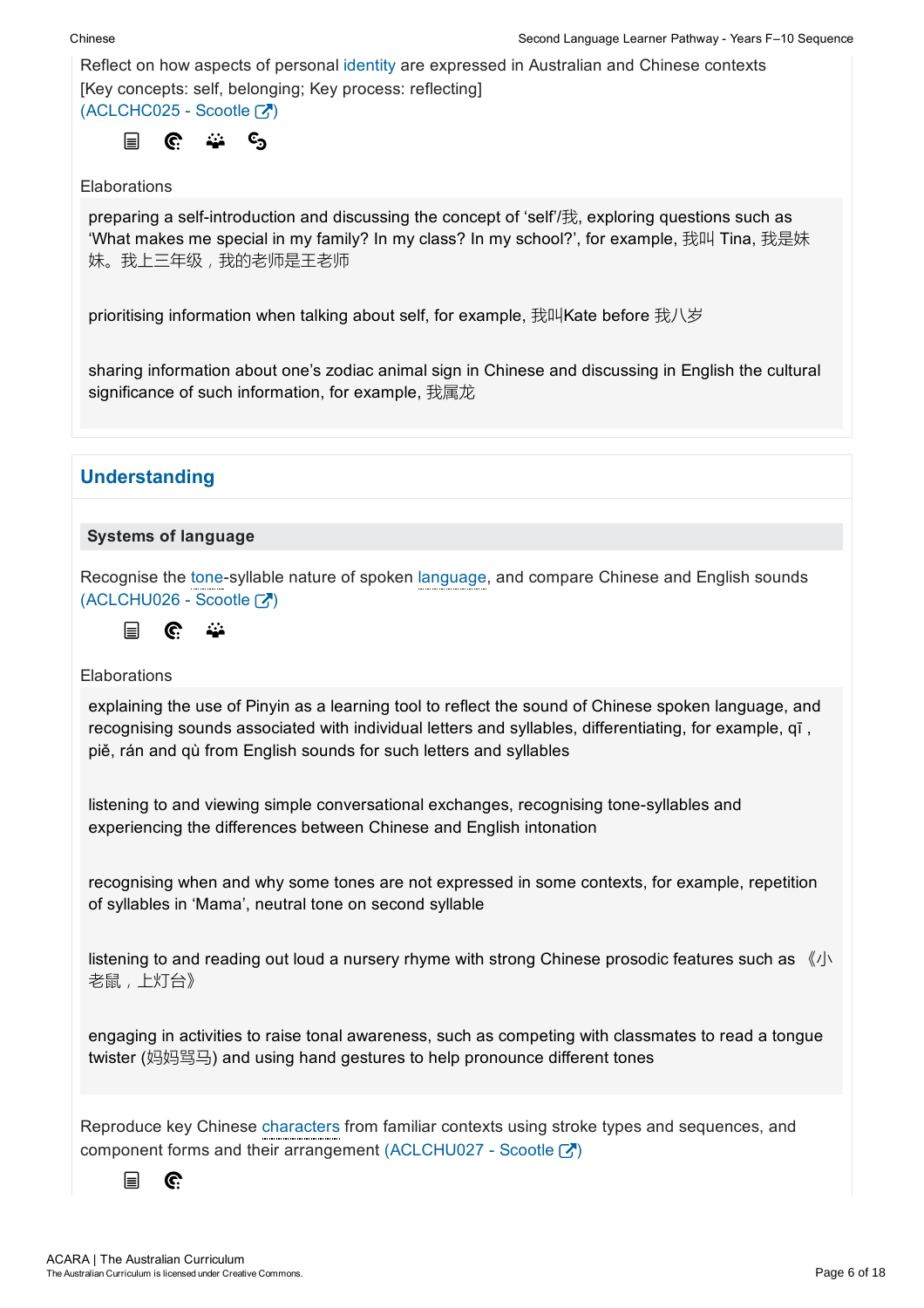engaging with a range of basic characters and components and exploring their individual meanings, for example, 大, 小, 足, 手

exploring the process of character construction, including counting the number of strokes, describing the shape of strokes, differentiating between similar strokes, and following general rules of stroke order

making connections between basic characters and related component forms (for example, radicals like  $\pm$  and  $\pm$ ;  $\wedge$  and  $\wedge$ ), and recognising the number and arrangement of components in a compound character, for example, that  $\hat{\chi}$  has three components and  $\dagger \text{I}$  has two components, that  $\uparrow$ (standing person) is on the left-hand side

exploring the concept of 'word' in Chinese and knowing that each character is a meaningful unit (morpheme) that is used to make up 'words' such as 白菜 (white + vegetable), 好朋友 (good + friend  $+$  friend), 男生 (male  $+$  student)

making connections between key morphemes in familiar words, for example, fruit group 水果、苹果 、果汁; vehicle group 汽车、火车、车子

Use nouns, adjectives and simple sentences to record observations (ACLCHU028 - Scootle  $\mathbf{Z}$ )

#### $\mathbb{C}$ 冒

### **Elaborations**

exploring basic sentence structure in Chinese, consisting of subject–verb–object, and learning to analyse sentences in both Chinese and English, for example, 'What's the subject in the sentence "My mum drives a car"? How about in the Chinese sentence 我看书? Do sentences work the same way in Chinese and English?'

recognising grammatical features and how their use differs in Chinese and English, for example, the lack of articles in Chinese; that adjectives can be used as verbs; limited use of the verb 'to be' (是)

following patterns of word order and sentence structure and using negation when creating sentences to express own meanings, for example, replacing the subject pronoun in 我喜欢绿色 to create the sentence 我妈妈不喜欢绿色

Identify similarities and differences in the organisation of simple familiar texts

 $(ACLCHU029 - ScoreE)$ 

 $c_{\mathbf{S}}$ G. 目

### Elaborations

reading familiar text types in both Chinese and English (for example, menus, calendars, songs and TV cartoons), and explaining how the content and features of the text suit its purpose, for example,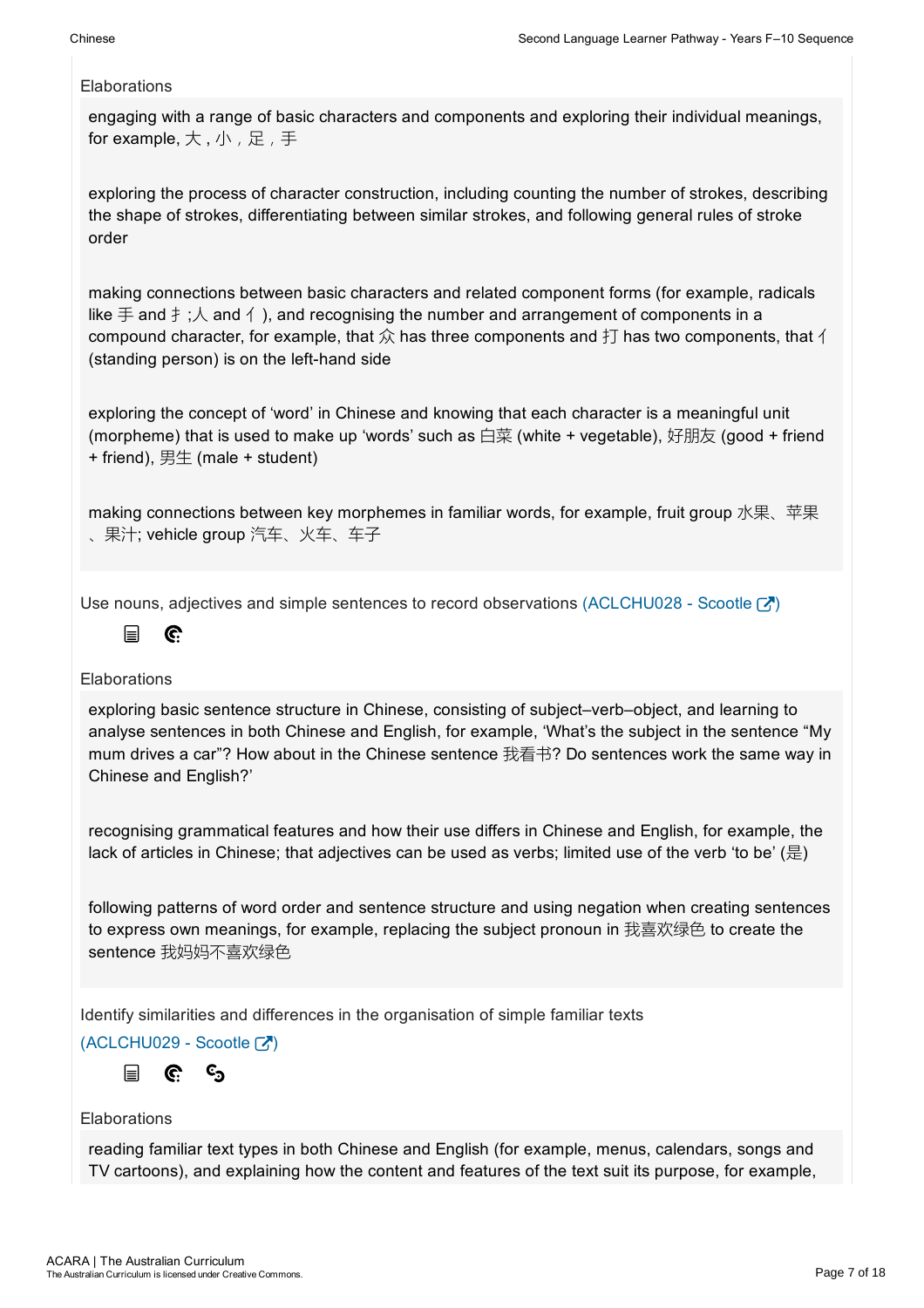the menu has pictures of dishes to help the customer understand what kind of food it is

recognising Chinese texts (for example, Chinese film posters and newspapers), and discussing how the textual features are organised, including the headings, images and fonts, and the cultural significance of such texts

applying knowledge of text features to help locate key information, such as identifying details relating to name, age and nationality across diverse examples of social media profiles and print information forms

discussing a range of predictable texts with teachers and peers to perceive common components (radicals) in complex characters such as 'woman'  $(\nabla)$  and 'water' ( $\hat{i}$ )

### Language variation and change

Recognise that Chinese is spoken by communities in many countries (ACLCHU030 - Scootle  $\binom{1}{1}$ )

<sup>ල</sup>ා AA 目 G.

**Elaborations** 

investigating the use of Chinese in Australian communities and in countries and regions where diverse forms of Chinese are widely used, for example, China, Hong Kong, Taiwan, Singapore, Malaysia, Vietnam, USA

interviewing people in their community who speak Chinese, such as 妈妈的朋友, and finding out how the person learnt and used Chinese in their home country and in Australia, for example, 'How did you learn to speak and write Chinese? Do you speak Chinese every day in Australia?'

recognising characters used in specific cultural events (for example, 福 in various forms of New Year decoration, such as paper cut-outs, folk art, couplets), and identifying how the form might change, for example, asking why 福 is sometimes presented upside dow

Identify the likely contexts and features of informal and formal conversations involving known participants of different ages, genders and social positions (ACLCHU031 - Scootle  $\mathbb{Z}$ )



**Elaborations** 

comparing conversations between peers/friends with conversations between teachers/authorities, for example, 你/您; 坐吧! /请坐!

viewing and listening to the opening of conversations in a range of situations, and finding key words participants use, noticing how these chunks of language can change depending on the situatio

finding examples of the openings of informal and formal conversations in Chinese films, soap operas and children's cartoons, and practising using these openings in conversation with teachers and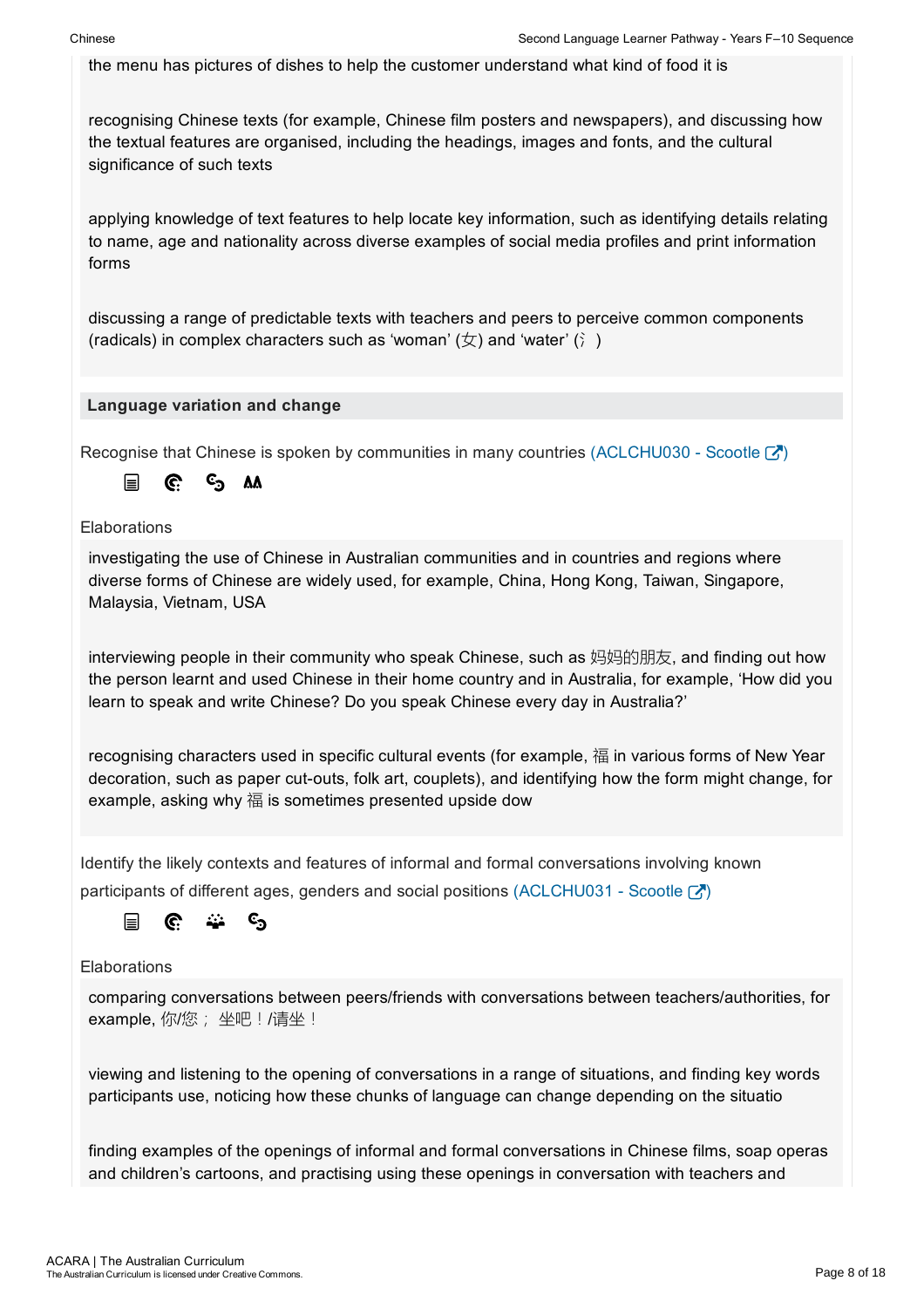#### friends

### The role of language and culture

Identify how terms are used to indicate relationships and express aspects of culture that may be different from their own (ACLCHU032 - Scootle  $\boxed{\cdot}$ )

$$
\boxed{\blacksquare} \quad \mathbf{C} \quad \stackrel{..}{\bullet} \quad \mathbf{C}_2
$$

### **Elaborations**

participating in exchanging good wishes in celebrations such as 龙年快乐, and comparing cultural practices of celebration from around the world

exploring the use of language and symbolic images during cultural events, and describing the cultural meaning represented, for example, looking at the use of the colour red during Chinese New Year and in good wishes of 红红火火 and asking why red is so widely used during celebrations in China; What is the cultural connotation of  $\angle T$ ?

discussing possible reasons why Chinese family names are placed before given names, and exploring the cultural meaning of various Chinese names, for example, 静, 明, 勇

exploring the more complicated Chinese kinship relationships, and learning to address family members with a title rather than by their given names, for example, drawing a family tree and labelling each member with their Chinese title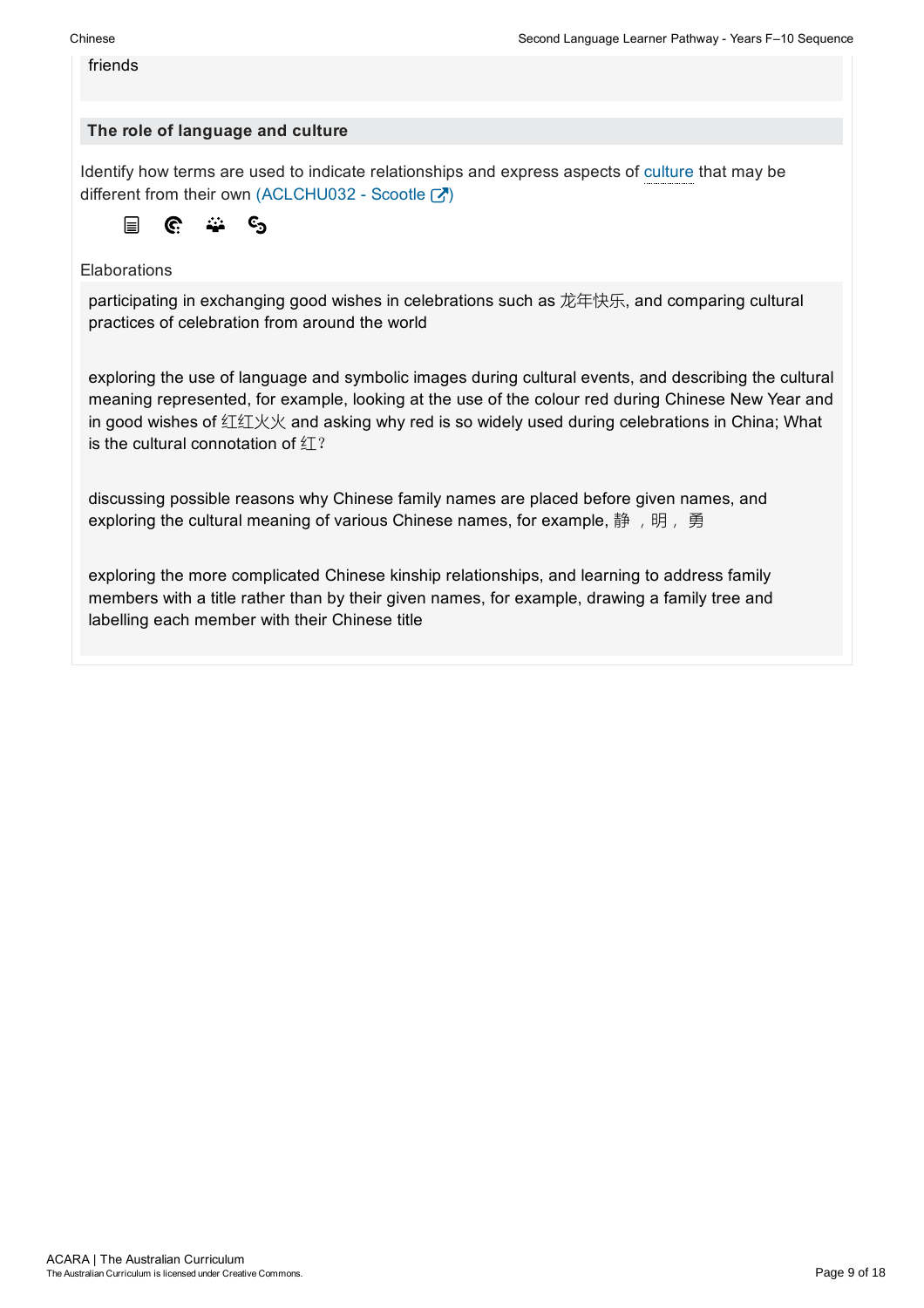### Years 3 and 4 Content Descriptions

### **Communicating**

### Socialising

Interact and socialise with peers and teachers to exchange thoughts and feelings about home routines, leisure activities and community events

[Key concepts: recreation, routine, place; Key processes: discussing, sharing, transacting]

 $(ACLCHC129 - Scootle [2])$ 



Elaborations

participating in conversations about home and leisure activities, expressing opinions and comparing experiences relating to hobbies, interests and routines, for example, 你喜欢做什么?, 我喜欢游泳。, 你几点放学?, 我三点放学,比较早

discussing topics beyond the immediate home context, including subjects from other learning areas, for example, 乘法口诀, 名人 and 地理

asking questions to seek permission from the teacher, for example, 我可以上厕所吗? / 老师,我们明 天有没有汉语课?/ 老师,我可以用铅笔写字吗?

repeating the teacher's instructions to help clarify and maintain class activities, for example, 老师说我 们先看这个DVD,再做题

initiating and maintaining communication by taking turns (for example, making suggestions such as 我们要不要一起去 or 我们一起去吧) and responding to the suggestions of others in an appropriate manner, such as 好的, or through gesture

creating short texts such as emails, letters and text messages to interact with others, for example, to invite, congratulate or thank someone

producing short texts such as descriptions of a place or feature or the rules of behaviour for different events, situations or activities

participating in shared blogs, exchanging information with students from sister school, for example, 你好,我叫 Ann,我是澳大利亚的学生

using emoticons such as  $>$  <||| in digital communication to enhance meaning

Collaborate in and make decisions about group activities and learning experiences in familiar contexts [Key concept: collaboration, public life ; Key processes: interpreting, exchanging]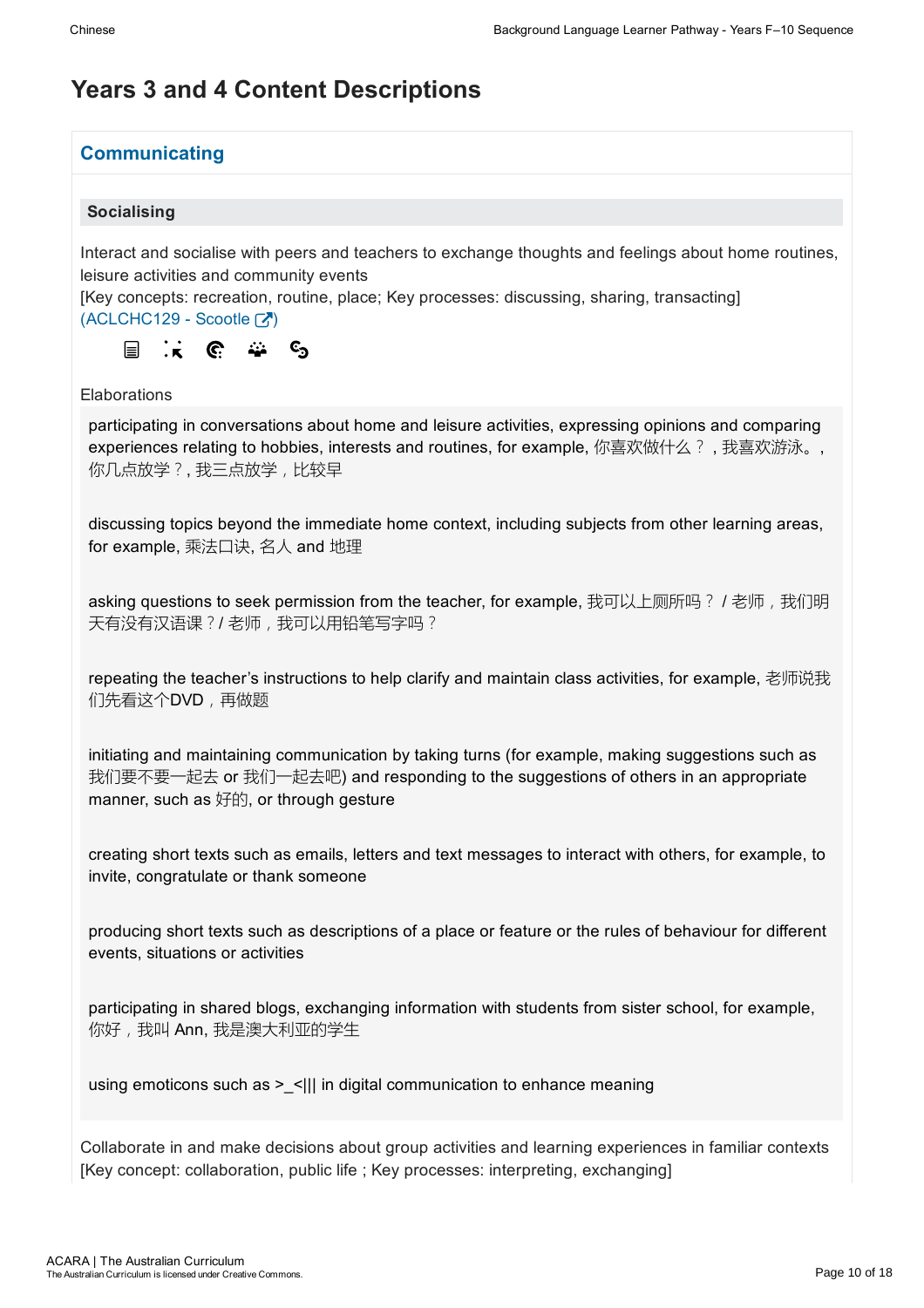

participating in group activities and role-plays involving scenarios such as buying food or goods or ordering a meal, and making requests in an appropriate way, for example, 请来…;我想买…; 你有… 吗?

negotiating details in a transaction, such as stating preferred size, quantity or price, and concluding the transaction with the exchange of currency

offering their opinions to help others in transactions, for example, 我喜欢红色的/我最喜欢那个

taking collective action to plan and present a cultural item, such as celebrating a festive occasion by performing a song or dance for members of school community

discussing cultural items to present for a school event, for example, performing a song, cooking Chinese food or making craft (剪纸, 做灯笼)

using digital media to produce a publicity flier for an upcoming cultural or sporting event such as 汉语 比赛

responding to scaffolding questions about the scientific world in Chinese, for example, answering questions such as 你喜欢下雨吗?; 现在下大雨了, 我们怎么办?; 为什么有人害怕下雨呢? when learning about rain

### Informing

Gather and organise factual information from familiar sources about countries and places [Key concepts: information, fact; Key processes: obtaining, processing]  $(ACLCHC131 - Scootle [7])$ 



### **Elaborations**

interviewing familiar people, such as parents, teachers, peers and community members, and appreciating their significance as sources of information about Chinese language and culture, identifving possible sources of information bevond the classroom, for example, 我可以问我的妈妈,因 为她去过新加坡

gathering information by surveying family and friends about languages spoken, country of origin, or participation in cultural events and leisure activities, and displaying information on frequency charts

collating key information to share with others, such as summarising and sharing one aspect of a topic to contribute to a group response, for example, experiences of participating in organised activities involving aspects of Chinese culture (龙舟比赛;剪窗花)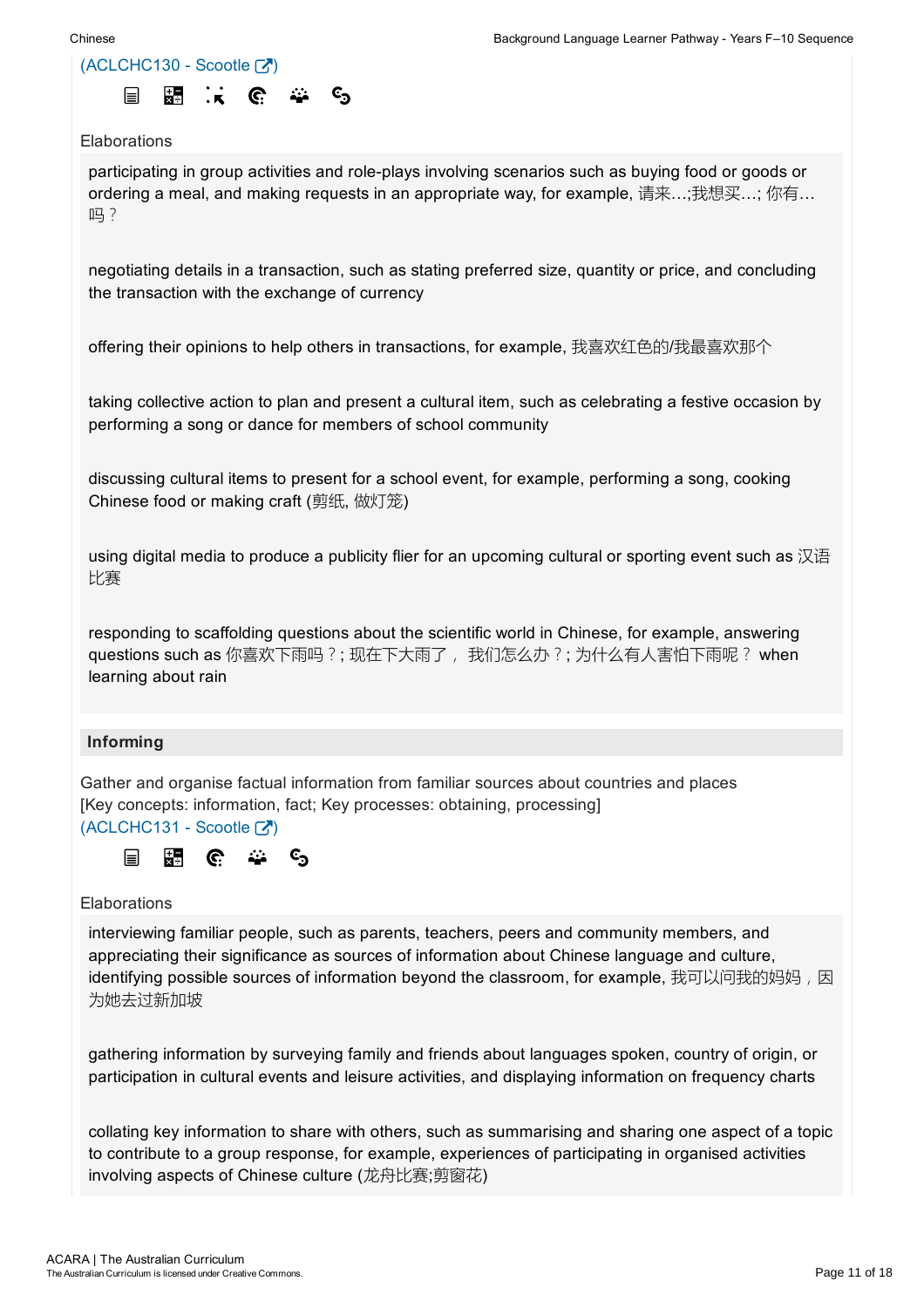making connections between images and charts and the content of texts, and identifying key words to locate information, for example, in the chapter titles of a book

identifying key structural words to assist in understanding information, for example, in a procedural text

Convey key points of information to familiar audiences [Key concepts: information, significance; Key process: obtaining]  $(ACLCHC132 -$ Scootle  $\boxed{3}$ 



### Elaborations

giving a short presentation to convey information gathered from multiple sources, such as investigating 南京的天气 by interviewing the teacher and listening to a podcast of a weather forecast

supporting presentations using pictures, charts and graphs appropriate to the task, such as using bar charts to show data on 学校学生语言背景统计表 / 班上同学使用交通工具统计表

reporting information from texts to explain aspects of lifestyle or culture in different communities, for example, TV guide, brochures, advertisements or timetables containing text and images

making posters to celebrate a special event such as 端午节, explaining the origins and stories of the festival with others

outlining steps in a procedure, using sequential markers such as 第一, 第二, 第三, for example, sequencing pictures in the correct order to demonstrate how to make dumplings

presenting a visual display with supporting text on a topic of personal interest, for example, 我的家, 我的宠物,姥姥的家乡,过春节

### **Creating**

Respond to simple fables and legends through discussion of characters and events [Key concepts: morality; Key processes: creating, responding]  $(ACLCHC133 - Scootle [7])$ 



### Elaborations

engaging with entertainment designed for young children such as TV programs, songs, plays, and games in digital media, and evaluating such forms of entertainment, for example, 我喜欢这首歌,因为 它的歌词很美

discussing depiction and features of characters in various forms of entertainment, such as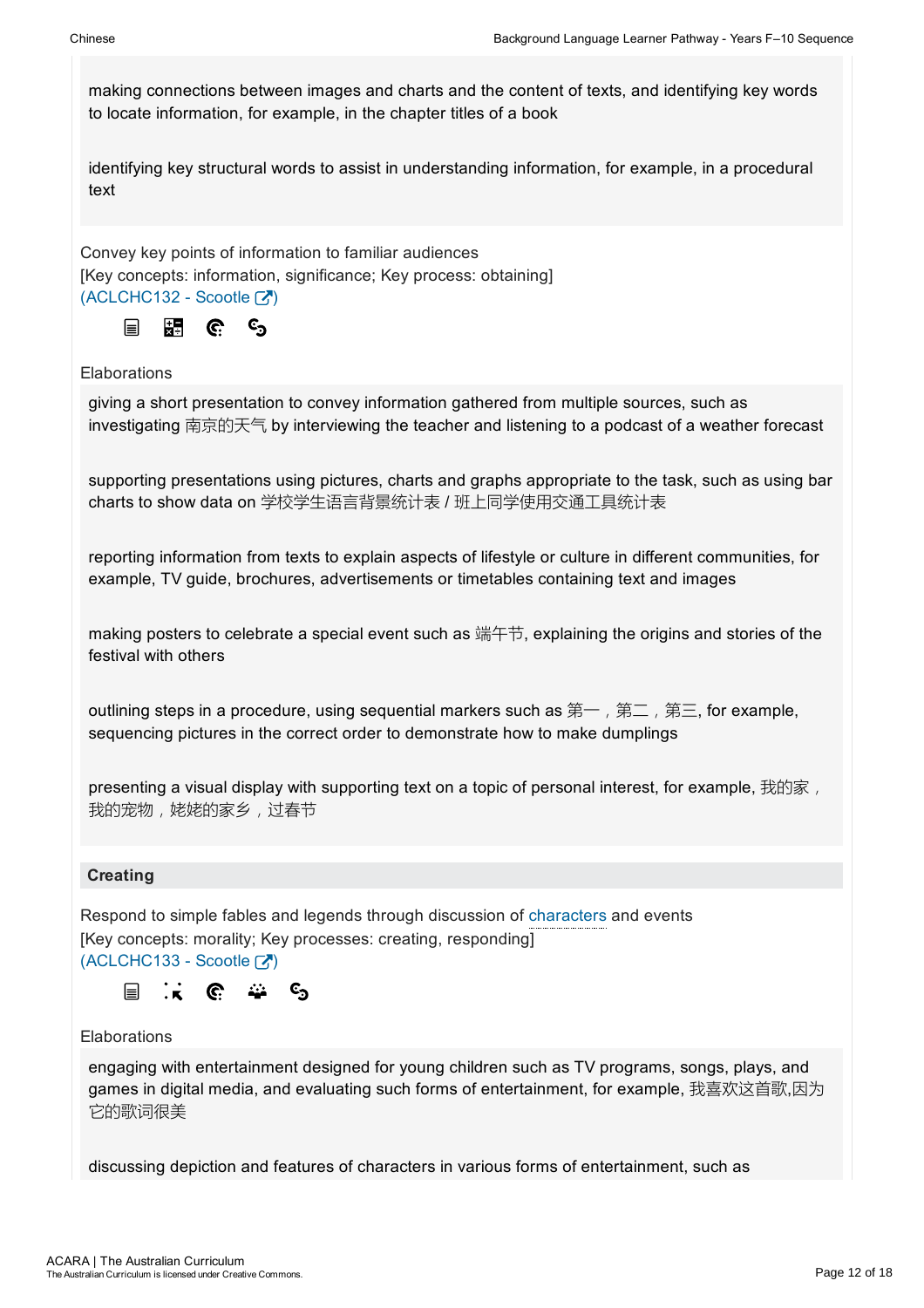differences between characters and how these differences are demonstrated, for example, in the cartoon 《喜羊羊和灰太狼》

reading aloud or reciting traditional texts such as poems and rhymes (for example 《咏鹅》、《静 夜 思》、《四和十》), paying attention to pronunciation, prosody and emotion and explaining key ideas in Chinese

participating in shared reading and identifying how familiar words are used to express meanings in new contexts, for example, 盘古的眼睛变成太阳, 头发变成星星, 血液变成江河湖海

presenting stories to peers, paying attention to storytelling techniques such as 停顿; 语气语调; 抑扬顿 挫

Create short personal narratives and performances of poetry, song, dance or drama which reflect the culture and traditions of the Chinese community

[Key concepts: imagination, point of view; Key processes: responding, expressing]  $(ACLCHC134 - Scootle$ 



**Elaborations** 

creating performances in response to legends and other forms of culturally significant literature such as 《盘古开天辟地》, or segments of 《西游记》

creating simple narratives of the day in the life of a person, animal or fictional character (for example, 《小狗汪汪的一天》), sequencing events and using supporting images

using digital media to create an imaginative story to share with peers and Chinese-speaking contacts, using both language and images to achieve particular effects, for example, using 重复 ( 很大很大的 球; 走啊走啊走啊)

plotting a storyline, considering: Who is the main character? How can I make this character interesting to readers? How can I sequence my story to grab the reader's attention?

considering alternative endings to well-known stories, using learnt sequences and teacher guidance

### **Translating**

Identify common spoken Chinese expressions and discuss examples of actions, words and phrases that do not readily translate into English

[Key concepts: equivalence, idiom; Key processes: translating, identifying, discussing]  $(ACLCHC135 - Scootle \overline{(\cdot)}$ 



Elaborations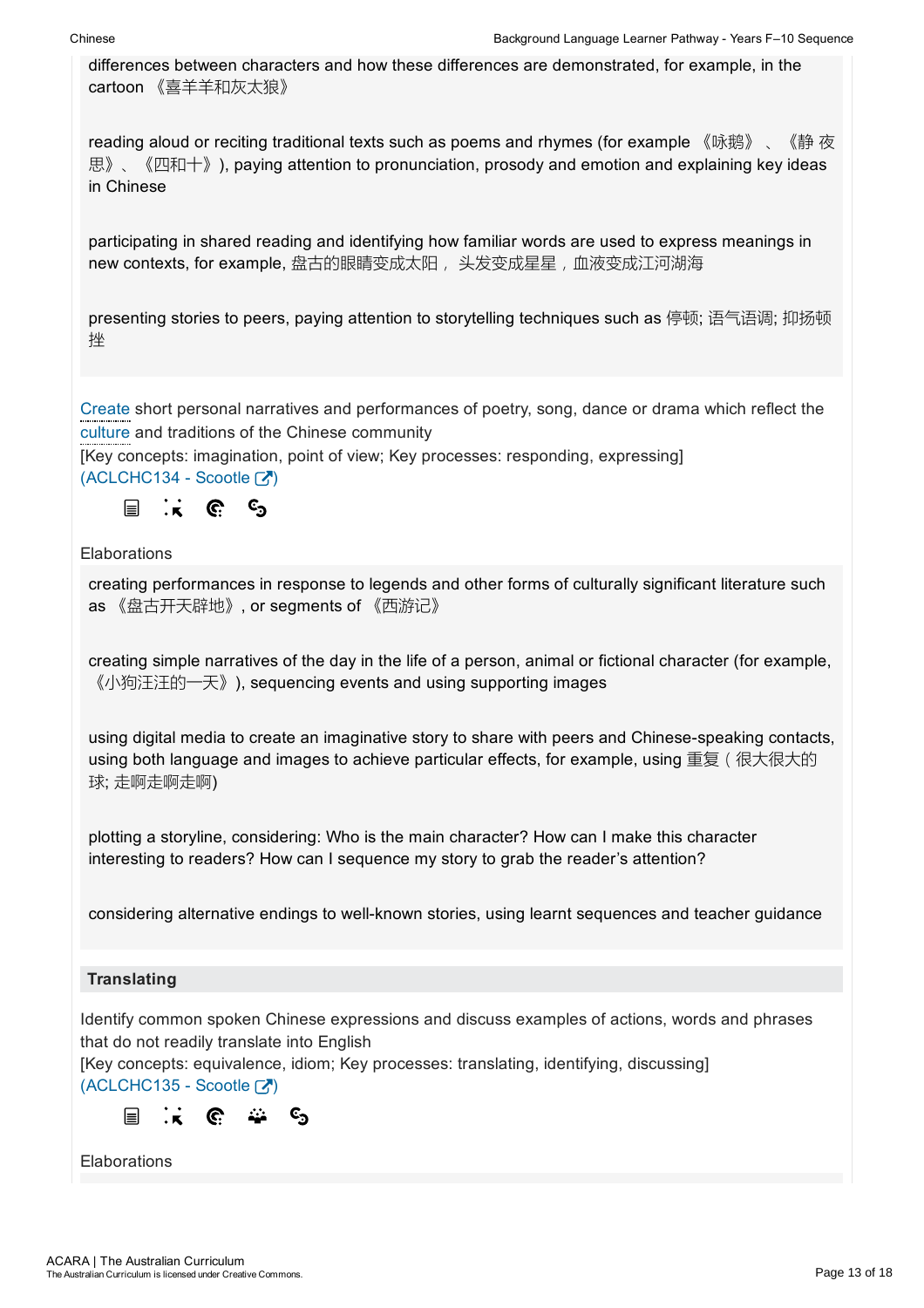differentiating between word-by-word meaning and intended meaning when translating from Chinese into English, for example, the word-by-word translation of 我喜欢一个人看书 is 'I like one person to read', but it means 'I like to read alone'

designing bilingual signs (characters/Pinyin/English) to post on key buildings and rooms around the school that convey short messages such as descriptions of the place or the rules in that place

recognising the role that gesture plays in oral interaction, including emblematic (hand) gestures, gesturing for emphasis and inclusivity, and taboos within Chinese communication, such as pointing directly at someone

identifying Chinese symbols in print and digital texts (for example, the longevity symbol), and developing ways to convey the culturally attached value when expressing the meaning of these symbols in English

comparing own translation of short texts (such as brand names, signs, slogans and billboard advertisements) to others', and evaluating the effectiveness of own translation

developing strategies for using bilingual (Chinese–English and English–Chinese) dictionaries in both print and digital forms to assist with translation

explaining in English features of gestures used in Chinese, for example, hand gestures for numbers

comparing versions of a common text across languages and identifying issues in conveying meaning, for example, how to render 小心轻放 into English

Translate simple English texts into Chinese and vice versa, using strategies for building vocabulary and interpreting intended meaning of words in English and Chinese

[Key concepts: morphology, bilingualism; Key processes: identifying, translating, interpreting]  $(ACLCHC136 -$ Scootle  $\lceil \overline{ \cdot \, \cdot \, \cdot \rceil} \rceil$ 



### Elaborations

considering alternative ways of interpreting ideas, such as giving examples, looking for synonyms ( $\overline{E}$ 义词), and elaborating on details

creating bilingual texts to share with others, for example, adding English to a Chinese New Year poster or couplet, adding Chinese headings to an Australian tourism promotion brochure, adding Chinese to a class weekly timetable

### **Reflecting**

Reflect on their reactions and responses to others when participating in learning and cultural experiences in Chinese and Australian contexts [Key concepts: identity, place; Key processes: responding, identifying]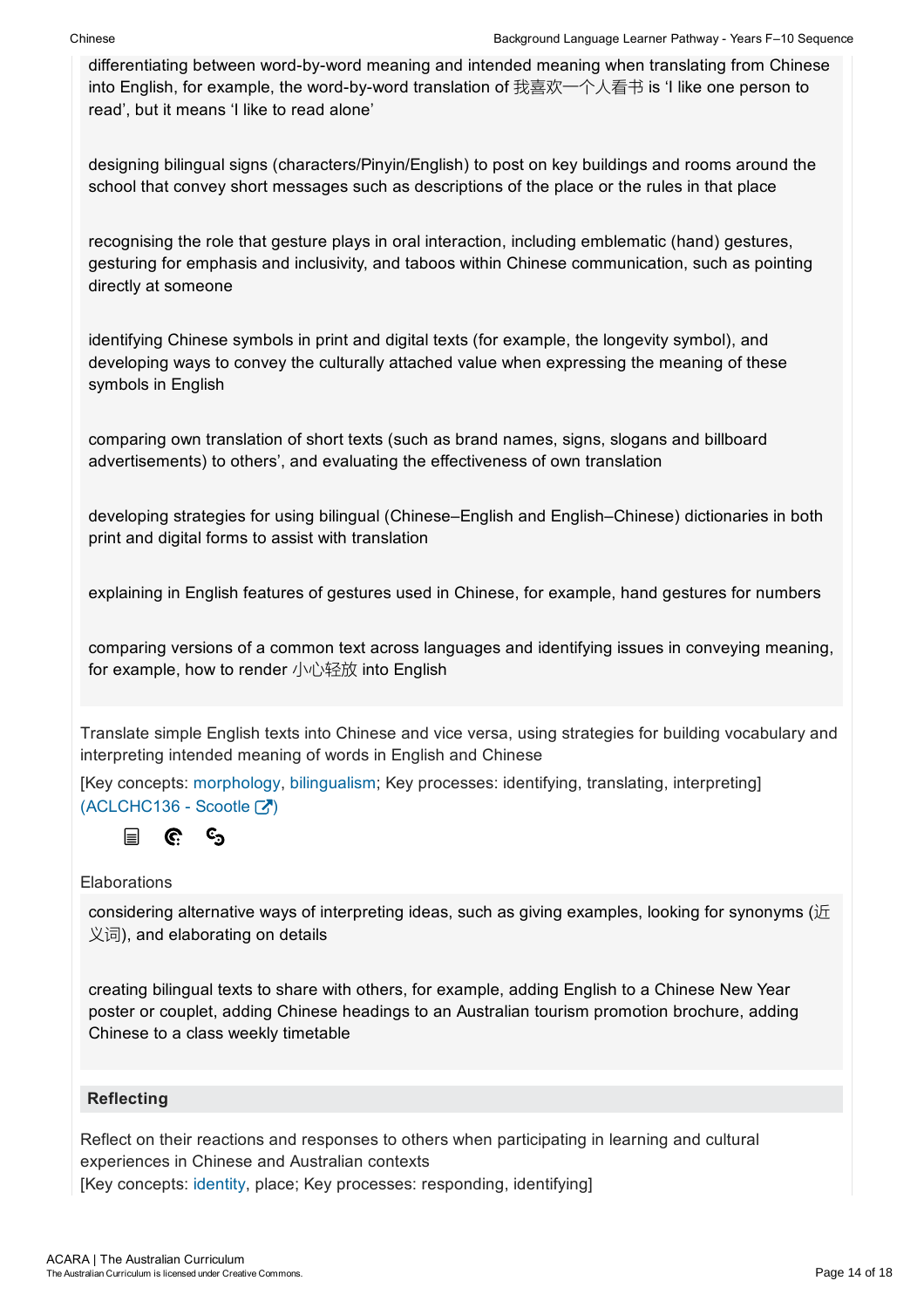identifying levels of politeness, respect and formality in diverse contexts, for example, when seeking assistance, when engaging with people of different ages or authority

deciding how best to address and refer to others (for example, addressing an older stranger as 姐姐 or 阿姨 in Chinese) and considering how that person would be addressed in English

identifying ways in which their Chinese identity is reflected in their daily life and interests, for example, belonging to a sports or hobby group or attending community school

considering their linguistic and cultural skills as Chinese and as Australians and how these contribute to their overall sense of identity

comparing Chinese and Australian lifestyles such as festivals and celebrations, food staples, preferences and cooking styles, and discussing own engagement with these

noticing differences in cultural practices and the protocol for certain events, such as 我去表哥家要先 叫人,大姨好,大姨夫好;如果他们要留我吃饭,我要先问妈妈可不可以;如果阿姨叫我多吃一点,我不 能吃太多,最好得客气客气

participating in cultural events (for example, watching a China–Australia soccer match, performing a Chinese song to the school community, or celebrating Anzac Day) and reflecting on own reactions

### Understanding

### Systems of language

Recognise the tonal features of Chinese in own speech, and understand when and why some tones are not expressed in some contexts and how syllables are decoded from and encoded into Pinyin

 $(ACLCHU138 - **Sco**otle  $\sqrt{2}$ )$ 



Elaborations

differentiating between the four tones when speaking, and knowing how to pronounce the 'neutral tone'

understanding the aesthetic features of reading out loud 朗诵 and reciting 背诵, focusing on phrasing, stress and intonation of Chinese spoken language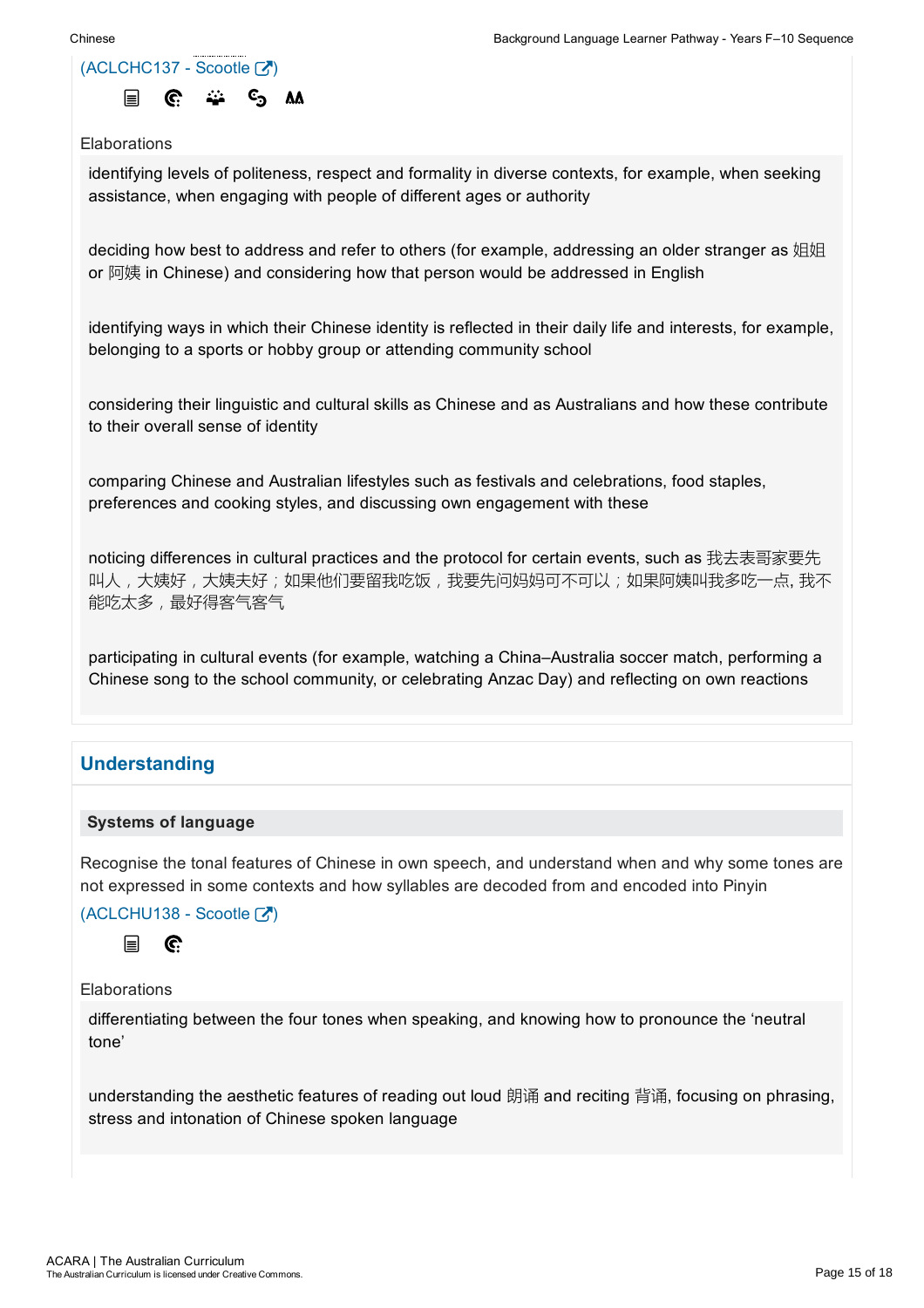Identify the form, composition and spacing within characters, relating components and their positions to their meaning and sound (ACLCHU139 - Scootle  $\boxed{3}$ )



### **Elaborations**

developing fine motor skills appropriate to Chinese writing conventions (方块字), and learning about Chinese writing conventions, including direction of text and punctuation

applying rules of stroke direction and stroke order when writing characters, paying attention to details such as length of a stroke to discriminate similar forms, for example,  $\pm$  and  $\pm$ 

developing skills in identifying the structure and components of a compound character, for example,  $\overset{\text{\tiny def}}{=}$  has two components and they are of top-and-bottom structure

categorising characters with common components (such as  $\ddot{\mathcal{A}}$ , 草、菜), and making connections between meanings and sounds of components and meanings and sounds of characters, for example,  $\boxminus$  (eye) in  $\equiv$  (to look at)

recognising the use of traditional and simplified characters in the local community (for example, 《大 洋时报》 uses traditional characters), exploring texts in both forms of characters and analysing differences in orthography, for example, 门 and 門

identifying personal connections with one or both forms of characters, for example, 我妈妈教我写简体 字,因为妈妈是从北京来的

inferring meaning of unfamiliar words from known morphemes, for example, 学生、学校、小学

understanding that a character might have multiple meanings, for example, that  $\hat{\otimes}$  means 'cold' in  $\hat{\otimes}$ 水 and 'quiet' in 冷清

Develop ways to structure sentences in Chinese to elaborate own ideas (ACLCHU140 - Scootle  $\binom{1}{k}$ )

#### $\mathbb{C}$ 目

**Elaborations** 

elaborating ideas in sentences, including details such as time, place and manner, for example, 星期 一我从上海坐飞机到北京

learning meta-terms to describe grammar rules in Chinese, for example, the placement of  $\pm \Xi$ (subject), 动词 (verb), 名词 (noun) in sentences

recognising that there are multiple ways to structure a sentence, such as 我吃了早饭后去学校 and 吃 了早饭后我去学校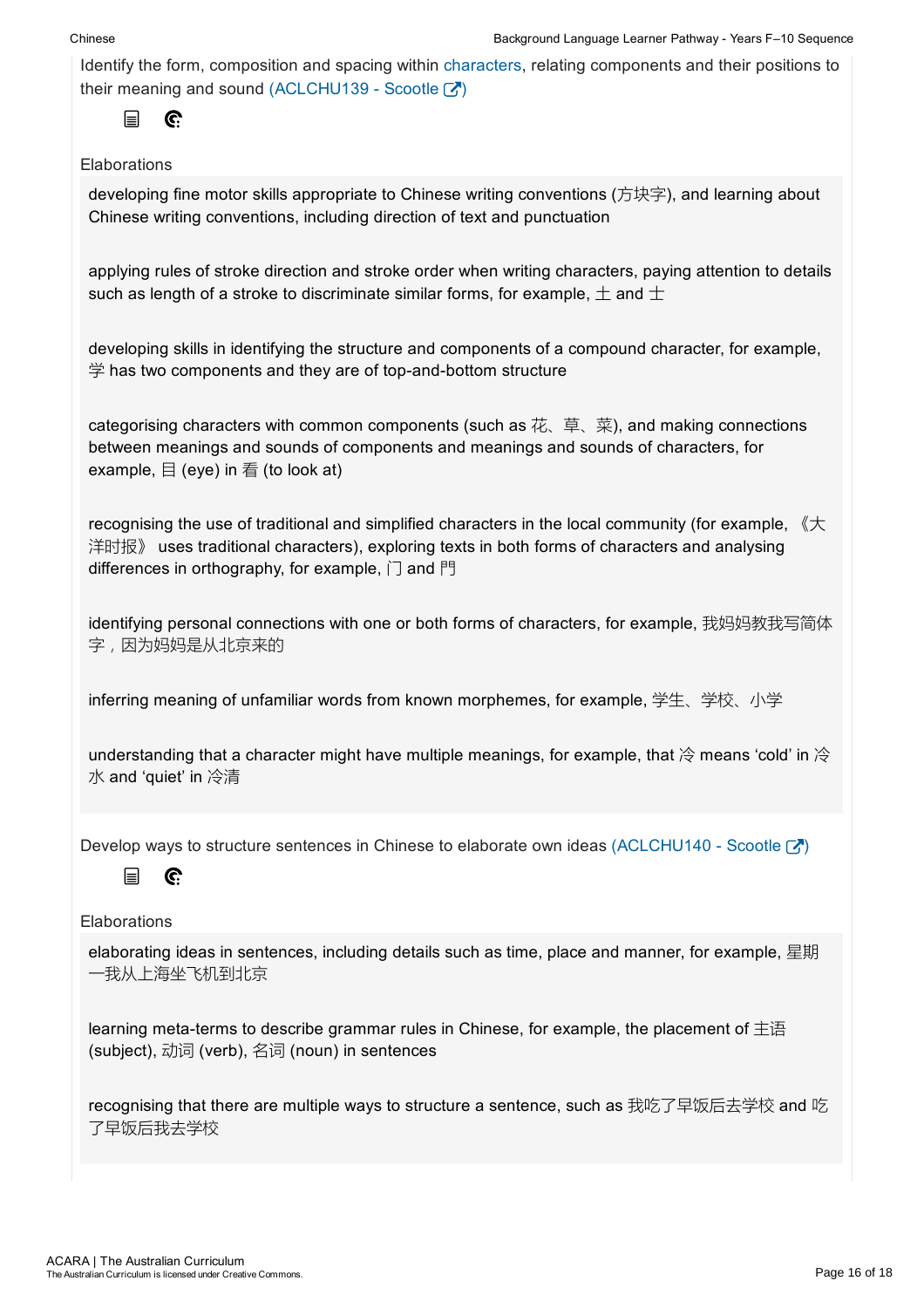Recognise similarities and differences in the structure of spoken and written texts that have the same

purpose (ACLCHU141 - Scootle  $\binom{7}{1}$ 

G. 目

### **Elaborations**

recognising features of various genres, including narratives and explanatory texts, identifying which genres are most suitable for different purposes, for example, 记叙文记叙一个事情,比如说《我最喜欢 的假期》

identifying differences and similarities in language choices and text structure across spoken and written texts, for example, comparing an announcement with a public notice

comparing and differentiating forms of texts based on purpose and audience, for example, asking: What's the difference between a letter and an email? What might be the reasons for such differences?

applying cohesive devices in producing imaginative texts, correspondence and informative texts, for example, beginning a story with 很久很久以前

### Language variation and change

Recognise how the context of interactions influences language choices (ACLCHU142 - Scootle  $\boxtimes$  )

©ු 冒 G.

**Elaborations** 

addressing others appropriately, for example, using 王老师 with teacher, 张叔叔 with young adult males, nicknames with close relatives (欢欢表妹)

differentiating language use based on different functions, for example, making commands (过来!) or making requests (你可以过来一下吗?)

discussing differences in language use at home and at school, for example, comparing how to ask for permission to use a computer (老师, 我可以用电脑吗? and 我就是要用电脑!)

Explore diversity in dialects and in contexts in which Chinese is used in Australian communities

 $(ACLCHU143 - ScoreI)$ 

 $C_{\mathcal{D}}$  AA 冒 C.

### Elaborations

identifying locations of major dialect groups in China, discussing environmental and historical reasons for the existence of dialects, and appreciating the value of a common language

making personal connections with particular dialects of Chinese, asking peers which dialects are spoken in their families, and inviting others to sav a few words in their own dialect, for example, 我爷